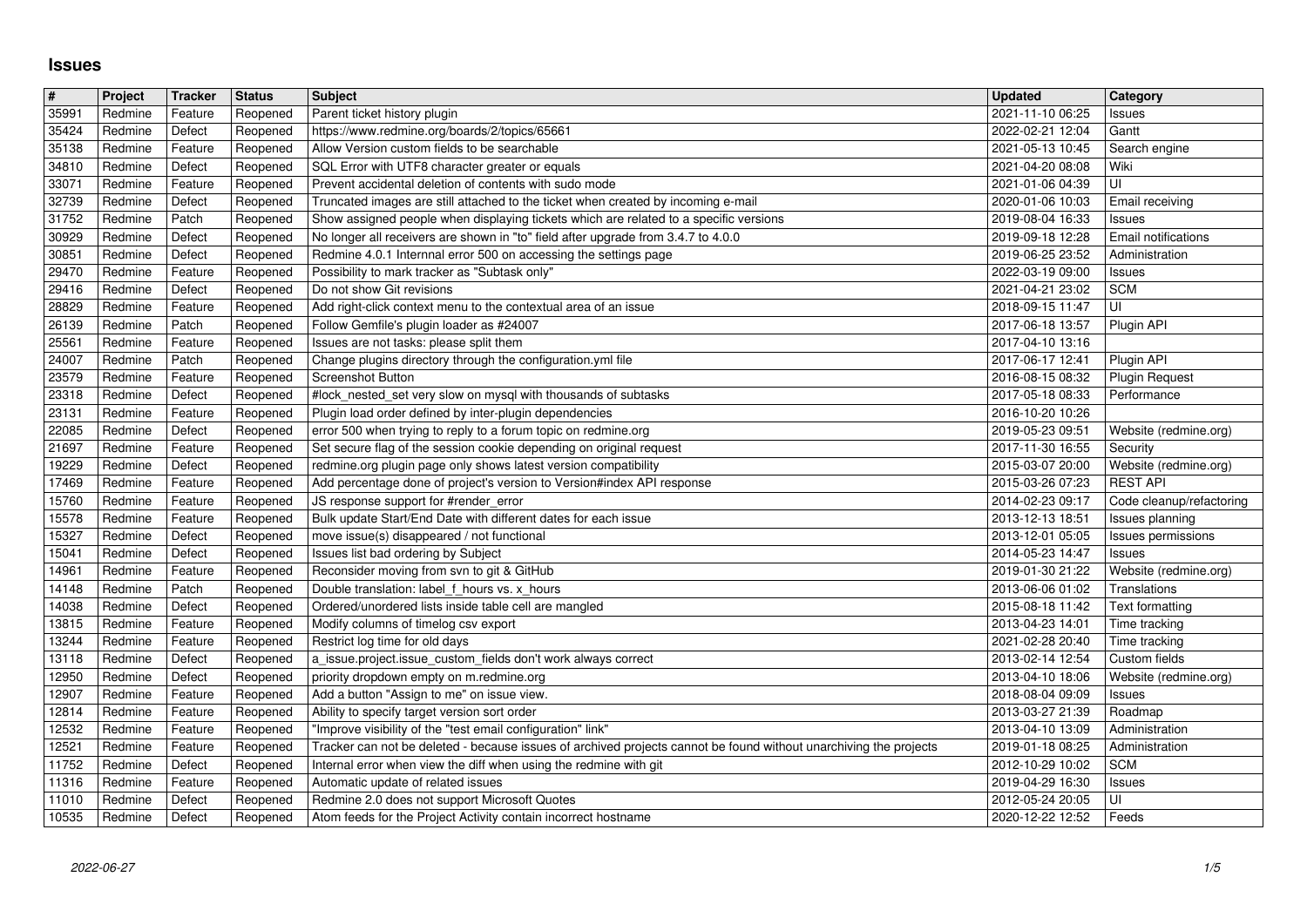| $\boxed{\texttt{#}}$            | Project            | Tracker            | <b>Status</b>        | <b>Subject</b>                                                                                                                                              | <b>Updated</b>                            | <b>Category</b>                           |
|---------------------------------|--------------------|--------------------|----------------------|-------------------------------------------------------------------------------------------------------------------------------------------------------------|-------------------------------------------|-------------------------------------------|
| 10514                           | Redmine            | Feature            | Reopened             | Follow file rename/move on repository file history (git)                                                                                                    | 2012-03-21 23:31                          | <b>SCM</b>                                |
| 9693<br>9385                    | Redmine<br>Redmine | Feature<br>Feature | Reopened<br>Reopened | support external url images in PDF<br>Specify a specifc branch in a reference                                                                               | 2021-09-03 06:34<br>2012-10-15 15:06      | PDF export<br>Text formatting             |
| 8951                            | Redmine            | Defect             | Reopened             | 404 w/ POST /issues.json (Filter chain halted as [:find_project] rendered_or_redirect)                                                                      | 2017-01-07 08:27                          | <b>REST API</b>                           |
| 8915                            | Redmine            | Feature            | Reopened             | Use *.exe (e.g. hg.exe) for SCM command on Windows                                                                                                          | 2011-11-12 01:21                          | <b>SCM</b>                                |
| 8708                            | Redmine            | Feature            | Reopened             | Provide a "download multiple files at once" feature                                                                                                         | 2020-03-15 14:58                          | Attachments                               |
| 8423<br>7867                    | Redmine<br>Redmine | Feature<br>Feature | Reopened<br>Reopened | Redirect to self (action) in MyController<br>Author group filtering                                                                                         | 2011-05-23 18:14<br>2020-10-25 08:12      | Code cleanup/refactoring<br>Issues filter |
| 7748                            | Redmine            | Feature            | Reopened             | Options to copy subprojects, tasks with a project                                                                                                           | 2014-03-06 11:05                          | Administration                            |
| 7699                            | Redmine            | Defect             | Reopened             | Subversion: 500 Internal Server Error when browsing a repository                                                                                            | 2013-10-22 22:55                          | <b>SCM</b>                                |
| 7572                            | Redmine            | Defect             | Reopened             | Commit driven state setting not changable                                                                                                                   | 2011-02-09 14:27                          | <b>SCM</b>                                |
| 7568                            | Redmine            | Defect             | Reopened             | Long combination of characters without spaces goes beyond the edge of the window                                                                            | 2012-06-10 22:42                          | Text formatting                           |
| 7217<br>6969                    | Redmine<br>Redmine | Defect<br>Defect   | Reopened<br>Reopened | Access to SVN Repository of subproject is not allowed if repo belongs to parent project<br>Less-than sign in issue description and comments are not escaped | 2011-01-03 21:15<br>2020-10-28 02:21      | Permissions and roles<br>Text formatting  |
| 6868                            | Redmine            | Defect             | Reopened             | migrate_from_trac and trac 0.12                                                                                                                             | 2013-10-16 14:00                          | Importers                                 |
| 6645                            | Redmine            | Feature            | Reopened             | atomic 'grab' button                                                                                                                                        | 2010-11-02 15:12                          |                                           |
| 6609                            | Redmine            | Defect             | Reopened             | % Done for Parent Tasks [2]                                                                                                                                 | 2021-11-18 00:49                          | Issues                                    |
| 6378                            | Redmine            | Defect             | Reopened             | Subtask - Start is invalid                                                                                                                                  | 2014-06-14 05:53                          | Issues                                    |
| 6376<br>6154                    | Redmine<br>Redmine | Defect<br>Feature  | Reopened<br>Reopened | Turning off textile inline with '==' doesn't work.<br>Save issue as draft                                                                                   | 2013-04-09 17:24<br>2021-06-29 16:55      | Text formatting<br>Issues                 |
| 5932                            | Redmine            | Defect             | Reopened             | hook for :view_repositories_show_contextual is incomplete                                                                                                   | 2010-07-25 03:19                          | Plugin API                                |
| 5732                            | Redmine            | Feature            | Reopened             | cannot copy/move subtask from one parent issue to another                                                                                                   | 2012-01-09 18:38                          | UI                                        |
| 5653                            | Redmine            | Feature            | Reopened             | My page - blocks                                                                                                                                            | 2013-01-14 15:39                          | l UI                                      |
| 5327                            | Redmine            | Defect             | Reopened             | Auth source LDAP parameters being filled incorrectly                                                                                                        | 2011-07-07 13:52                          | l UI                                      |
| 5286<br>5274                    | Redmine<br>Redmine | Feature<br>Feature | Reopened<br>Reopened | Need a way to load all issues in 1 web request, not just 25/50/100<br>Add hook allowing AuthSources to supply a CAPTCHA challenge                           | 2013-01-15 10:55<br>2011-01-12 16:23      | Accounts / authentication                 |
| 5114                            | Redmine            | Defect             | Reopened             | New issue statuses not showing up in old workflows                                                                                                          | 2013-06-17 18:39                          | Issues                                    |
| 4967                            | Redmine            | Feature            | Reopened             | Issues colors                                                                                                                                               | 2013-04-23 08:51                          | UI                                        |
| 4951                            | Redmine            | Feature            | Reopened             | "Accept Ticket" Link When Viewing Issue                                                                                                                     | 2015-05-24 15:01                          | Issues                                    |
| 4534                            | Redmine            | Feature            | Reopened             | Only receive emails for new issues                                                                                                                          | 2010-07-22 00:02                          | Email notifications                       |
| 4089                            | Redmine            | Feature            | Reopened             | Fires a warning if required custom fields exist when migrating                                                                                              | 2009-11-11 22:59                          | Importers                                 |
| 3988<br>3793                    | Redmine<br>Redmine | Feature<br>Defect  | Reopened<br>Reopened | Show diff in revision page<br>Error 302 (Found): "Filter chain halted" on issue creation                                                                    | 2013-08-19 23:56<br>2013-10-14 11:54      | <b>SCM</b><br>Issues                      |
| 3575                            | Redmine            | Feature            | Reopened             | Diff with older revision                                                                                                                                    | 2009-08-26 11:23                          | <b>SCM</b>                                |
| 3554                            | Redmine            | Defect             | Reopened             | The IMAP method for anonymous issue creation doesn't work from revision Revision 2789                                                                       | 2011-03-24 09:04                          | Email receiving                           |
| 2893                            | Redmine            | Feature            | Reopened             | Add a view to confirm issue deletion                                                                                                                        | 2011-03-29 14:38                          | UI                                        |
| 2770                            | Redmine            | Feature            | Reopened             | Display of inline attached images in email notification                                                                                                     | 2022-05-21 17:53                          | Attachments                               |
| $\sqrt{2487}$<br>$\boxed{2414}$ | Redmine<br>Redmine | Feature<br>Defect  | Reopened             | Software Reliability Growth Curve<br>Reopened   'Add News Button' in 'Add news'                                                                             | 2016-09-13 17:11<br>2021-05-25 11:39 News |                                           |
| 2197                            | Redmine            | Patch              | Reopened             | protect user email from spmamer                                                                                                                             | 2010-01-03 03:48                          | Email notifications                       |
| 1689                            | Redmine            | Feature            | Reopened             | <b>Tab Width</b>                                                                                                                                            | 2015-02-17 06:57                          | <b>SCM</b>                                |
| 1628                            | Redmine            | Defect             | Reopened             | redmine sends http on forms on https server<br>Fixing issues in commit messages can break the workflow                                                      | 2010-12-19 04:58                          |                                           |
|                                 |                    |                    |                      |                                                                                                                                                             |                                           |                                           |
|                                 |                    |                    |                      |                                                                                                                                                             |                                           |                                           |
|                                 |                    |                    |                      |                                                                                                                                                             |                                           |                                           |
|                                 |                    |                    |                      |                                                                                                                                                             |                                           |                                           |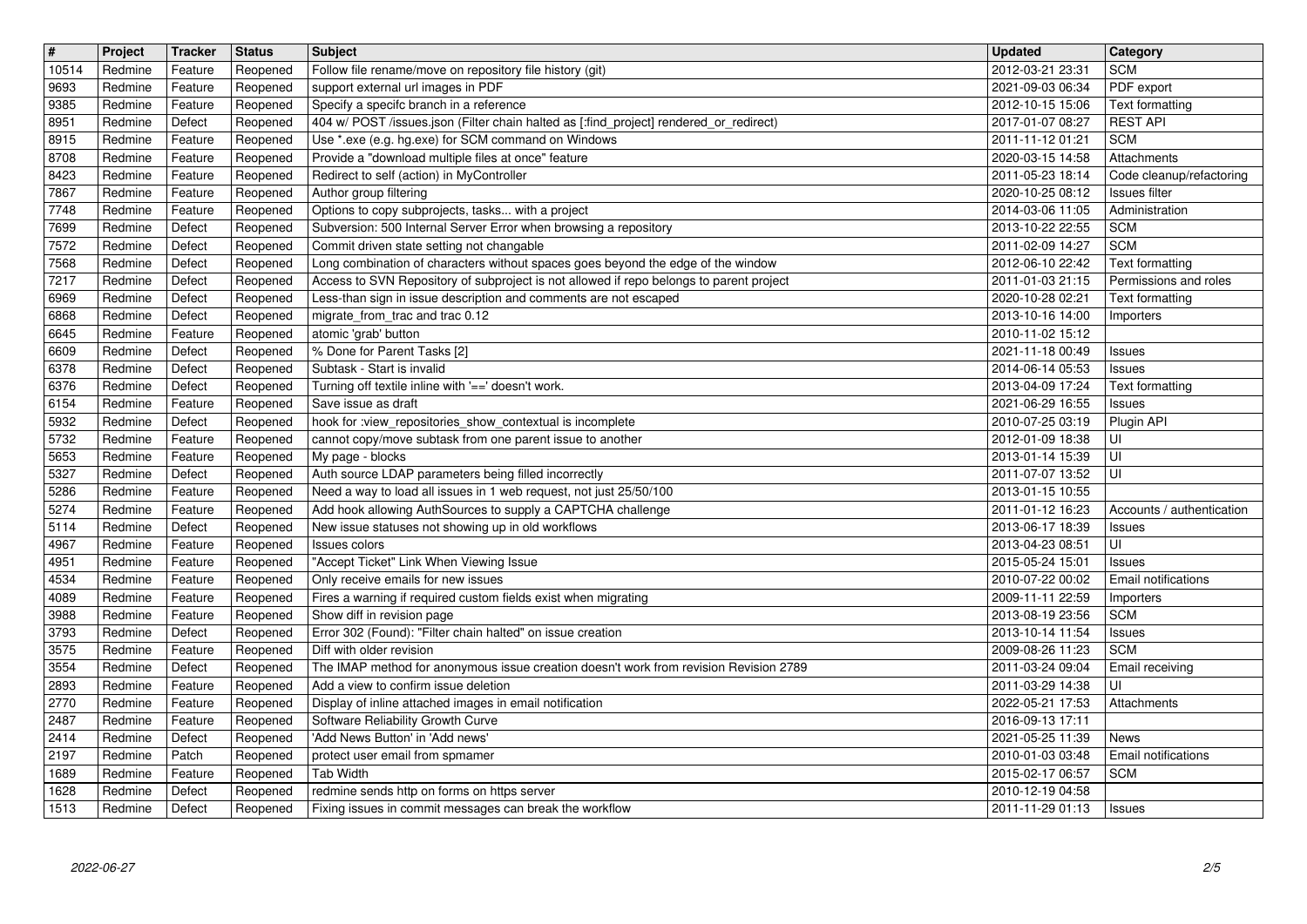| $\overline{\#}$<br>$\boxed{1157}$ | Project<br>Redmine | Tracker<br>Feature | <b>Status</b><br>Reopened | <b>Subject</b><br>Gantt chart for a user across all projects                                                                                               | <b>Updated</b><br>2012-02-03 17:23   | <b>Category</b><br>Issues                          |
|-----------------------------------|--------------------|--------------------|---------------------------|------------------------------------------------------------------------------------------------------------------------------------------------------------|--------------------------------------|----------------------------------------------------|
| 1040                              | Redmine            | Feature            | Reopened                  | Global wiki                                                                                                                                                | 2021-05-04 11:28                     | UI                                                 |
| 688<br>617                        | Redmine<br>Redmine | Feature<br>Feature | Reopened<br>Reopened      | Allow the same email for two accounts<br>wiki: thoughts of WYSIWYG                                                                                         | 2016-04-29 17:19<br>2013-12-03 10:47 | Accounts / authentication<br><b>Plugin Request</b> |
| 550                               | Redmine            | Feature            | Reopened                  | Function to export whole wiki                                                                                                                              | 2015-06-03 01:18                     | Wiki                                               |
| 473<br>449                        | Redmine<br>Redmine | Feature<br>Feature | Reopened<br>Reopened      | Custom reports<br>Keyboard shortcuts                                                                                                                       | 2021-05-30 17:17<br>2020-09-04 21:26 | Issues<br>UI                                       |
| 339<br>36387                      | Redmine<br>Redmine | Feature<br>Patch   | Reopened<br>Resolved      | perforce SCM support<br>Updating Hungarian translation                                                                                                     | 2022-05-13 19:52<br>2022-01-19 13:19 | <b>SCM</b><br>Translations                         |
| 36245                             | Redmine            | Defect             | Resolved                  | ActiveSupport::Reloader.to_prepare not working in trunk 21287                                                                                              | 2022-01-06 16:54                     | Plugin API                                         |
| 35558<br>35431                    | Redmine<br>Redmine | Feature<br>Defect  | Resolved<br>Resolved      | Add button "Send notification again"<br>send notifications to user selected from costum field (user type)                                                  | 2021-11-11 18:23<br>2021-09-10 08:39 | <b>Email notifications</b><br>Email notifications  |
| 35355<br>35225                    | Redmine<br>Redmine | Defect<br>Defect   | Resolved<br>Resolved      | Unable to create or edit users with Cyrillic logins<br>Edit issue shows date in MM/DD/YYYY while the rest of the application shows YYYY/MM/DD              | 2021-06-06 21:42<br>2021-05-12 12:50 | Accounts / authentication<br>Issues                |
| 34831                             | Redmine            | Defect             | Resolved                  | Unnecessary encoded CR characters in mails                                                                                                                 | 2021-12-01 14:44                     | Email notifications                                |
| 33722<br>33375                    | Redmine<br>Redmine | Patch<br>Feature   | Resolved<br>Resolved      | migrate_from_trac dose not work<br>Send Email Notification for TimeEntry                                                                                   | 2020-07-30 14:29<br>2020-04-30 17:53 | Importers<br>Time tracking                         |
| 33325<br>33291                    | Redmine<br>Redmine | Feature<br>Defect  | Resolved<br>Resolved      | Export spent time report as PDF<br>Gantt conversion to png failed with error w.r.t. font 'helvetica'                                                       | 2021-01-09 02:34<br>2020-05-14 10:51 | Time tracking<br>Gantt                             |
| 33210                             | Redmine            | Feature            | Resolved                  | Add "Filters" category to redmine.org                                                                                                                      | 2020-04-21 11:42                     | Website (redmine.org)                              |
| 33139<br>33138                    | Redmine<br>Redmine | Defect<br>Defect   | Resolved<br>Resolved      | Redmine.pm not working with socks<br>Apache crashes with Redmine.pm and RedmineCacheCredsMax active                                                        | 2020-05-19 13:40<br>2020-05-19 13:42 | SCM extra<br>SCM extra                             |
| 33097<br>33088                    | Redmine<br>Redmine | Feature<br>Defect  | Resolved<br>Resolved      | Feedback about email delivery<br>Should User.notify_about?(issue) consider the issue being wathced by the user?                                            | 2021-04-14 15:58<br>2020-03-09 03:04 | Email notifications<br>Email notifications         |
| 32983                             | Redmine            | Defect             | Resolved                  | Filter for "Blocked by" "no open issues" not working                                                                                                       | 2020-02-13 09:30                     | Issues filter                                      |
| 32090<br>31968                    | Redmine<br>Redmine | Feature<br>Defect  | Resolved<br>Resolved      | REST API: users: add support for status=*<br>MIME Content Type is not properly handled while attaching the files                                           | 2021-02-20 17:44<br>2019-08-28 14:41 | <b>REST API</b><br>Attachments                     |
| 31404<br>31224                    | Redmine<br>Redmine | Feature<br>Patch   | Resolved<br>Resolved      | Time visualization plugin                                                                                                                                  | 2019-05-20 11:39<br>2019-11-15 00:50 | <b>Plugin Request</b>                              |
| 31107                             | Redmine            | Feature            | Resolved                  | My page, add Time Entry queries<br>How to disable email subject processing                                                                                 | 2019-09-18 15:05                     | My page<br>Email receiving                         |
| 29654<br>27603                    | Redmine<br>Redmine | Feature<br>Feature | Resolved<br>Resolved      | Adding a text box in the settings page to take recursive data<br>Support for LDAP jpegPhoto or thumbnailPhoto                                              | 2019-03-13 10:51<br>2017-11-22 12:09 | Project settings<br>LDAP                           |
| 26122                             | Redmine            | Patch              | Resolved                  | Implementation of visible conditions with inner join instead of subselect                                                                                  | 2019-09-27 18:22                     | Performance                                        |
| 24051<br>20943                    | Redmine<br>Redmine | Patch<br>Defect    | Resolved<br>Resolved      | As a non-admin user using API, I want to be able to filter users by their username without getting forbidden exception<br>migrate_from_trac.rake dont work | 2016-11-02 17:51<br>2017-08-01 13:32 | <b>REST API</b><br>Importers                       |
| 20595<br>19564                    | Redmine<br>Redmine | Feature<br>Feature | Resolved<br>Resolved      | Hierarchical Numbering on headers<br>Hide custom field during pdf export                                                                                   | 2017-05-27 05:46<br>2015-05-07 06:26 | Text formatting<br>Custom fields                   |
| 19002                             | Redmine            | Defect             | Resolved                  | Typos in descriptions of buildin macros (seen through {{macro_list}} output)                                                                               | 2015-02-18 12:38                     | Website (redmine.org)                              |
| 18984<br>18496                    | Redmine<br>Redmine | Defect<br>Patch    | Resolved<br>Resolved      | migrate_from_mantis with NoMethodError: strftime<br>Migrate to Redmine 2.5.3 (or 2.6.0) from Mantis 1.2.17                                                 | 2015-02-02 16:52<br>2014-12-28 04:46 | Importers<br>Importers                             |
| 18059<br>18006                    | Redmine<br>Redmine | Patch<br>Feature   | Resolved<br>Resolved      | Activity when issue change assigned to.<br>Project's custom fields should be available in issue lists columns                                              | 2015-09-17 15:17<br>2014-10-07 16:15 | Activity view<br>Custom fields                     |
| 15382                             | Redmine            | Feature            | Resolved                  | Show parent project in notification mail subject line                                                                                                      | 2014-04-25 11:13                     | Email notifications                                |
|                                   |                    |                    |                           |                                                                                                                                                            |                                      |                                                    |
|                                   |                    |                    |                           |                                                                                                                                                            |                                      |                                                    |
|                                   |                    |                    |                           |                                                                                                                                                            |                                      |                                                    |
|                                   |                    |                    |                           |                                                                                                                                                            |                                      |                                                    |
|                                   |                    |                    |                           |                                                                                                                                                            |                                      |                                                    |
|                                   |                    |                    |                           |                                                                                                                                                            |                                      |                                                    |
|                                   |                    |                    |                           |                                                                                                                                                            |                                      |                                                    |
|                                   |                    |                    |                           |                                                                                                                                                            |                                      |                                                    |
|                                   |                    |                    |                           |                                                                                                                                                            |                                      |                                                    |
|                                   |                    |                    |                           |                                                                                                                                                            |                                      |                                                    |
|                                   |                    |                    |                           |                                                                                                                                                            |                                      |                                                    |
|                                   |                    |                    |                           |                                                                                                                                                            |                                      |                                                    |
|                                   |                    |                    |                           |                                                                                                                                                            |                                      |                                                    |
|                                   |                    |                    |                           |                                                                                                                                                            |                                      |                                                    |
|                                   |                    |                    |                           |                                                                                                                                                            |                                      |                                                    |
|                                   |                    |                    |                           |                                                                                                                                                            |                                      |                                                    |
|                                   |                    |                    |                           |                                                                                                                                                            |                                      |                                                    |
|                                   |                    |                    |                           |                                                                                                                                                            |                                      |                                                    |
|                                   |                    |                    |                           |                                                                                                                                                            |                                      |                                                    |
|                                   |                    |                    |                           |                                                                                                                                                            |                                      |                                                    |
|                                   |                    |                    |                           |                                                                                                                                                            |                                      |                                                    |
|                                   |                    |                    |                           |                                                                                                                                                            |                                      |                                                    |
|                                   |                    |                    |                           |                                                                                                                                                            |                                      |                                                    |
|                                   |                    |                    |                           |                                                                                                                                                            |                                      |                                                    |
|                                   |                    |                    |                           |                                                                                                                                                            |                                      |                                                    |
|                                   |                    |                    |                           |                                                                                                                                                            |                                      |                                                    |
|                                   |                    |                    |                           |                                                                                                                                                            |                                      |                                                    |
|                                   |                    |                    |                           |                                                                                                                                                            |                                      |                                                    |
|                                   |                    |                    |                           |                                                                                                                                                            |                                      |                                                    |
|                                   |                    |                    |                           |                                                                                                                                                            |                                      |                                                    |
|                                   |                    |                    |                           |                                                                                                                                                            |                                      |                                                    |
|                                   |                    |                    |                           |                                                                                                                                                            |                                      |                                                    |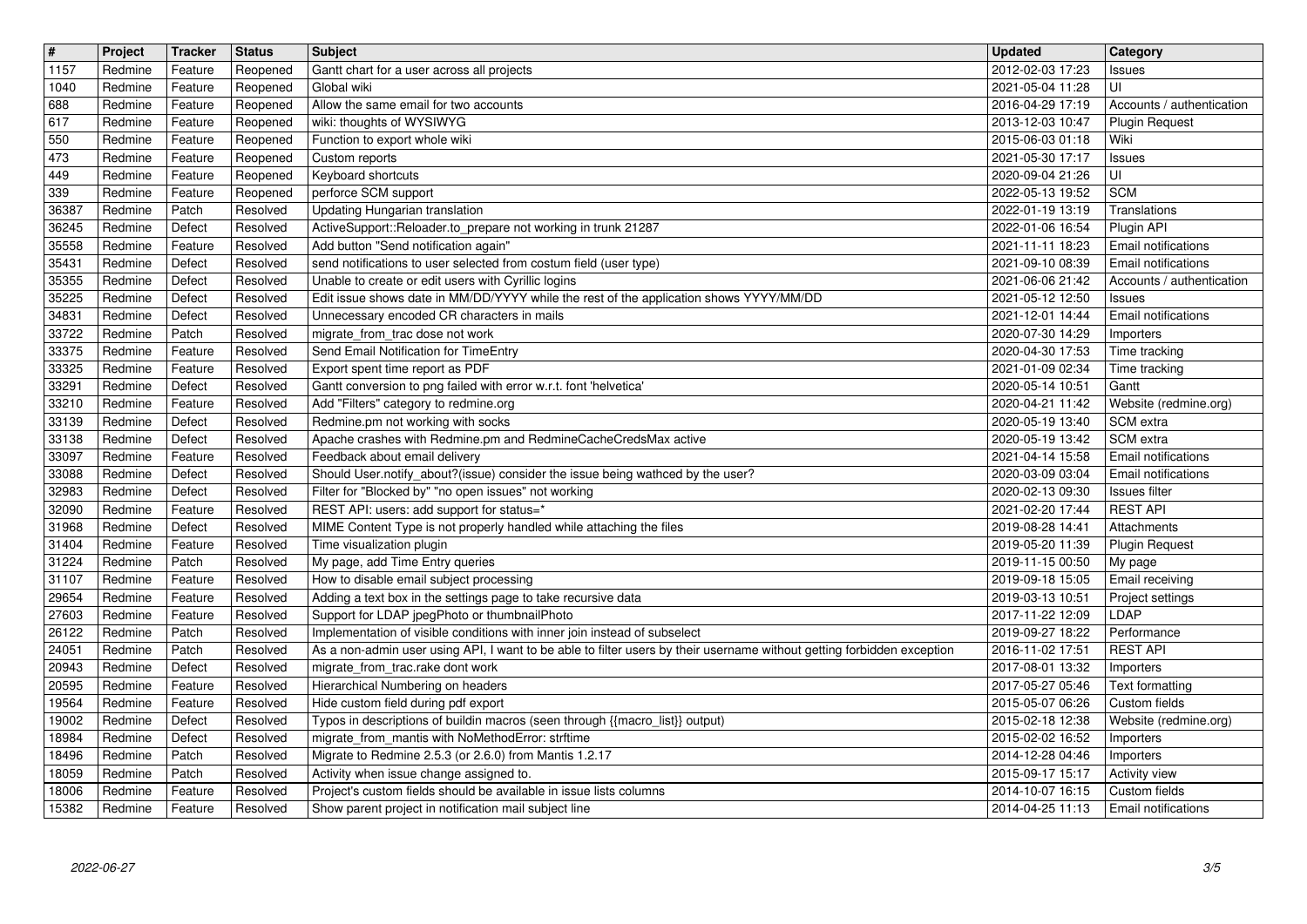| 14906          | Project            | Tracker            | <b>Status</b>          | <b>Subject</b>                                                                                                                                                            | <b>Updated</b>                       | Category                         |
|----------------|--------------------|--------------------|------------------------|---------------------------------------------------------------------------------------------------------------------------------------------------------------------------|--------------------------------------|----------------------------------|
|                | Redmine            | Defect             | Resolved               | Excessive queries on roles table when show a Issue                                                                                                                        | 2015-07-24 08:43                     | Issues                           |
| 13995          | Redmine            | Defect             | Resolved               | Custom Field (User) - Changes were not correct journalized                                                                                                                | 2016-10-14 09:01                     | Custom fields                    |
| 13239          | Redmine            | Patch              | Resolved               | migrate_from_mantis script doesn't work for later mantis versions<br>Custom query: When an issue was applied to version x?                                                | 2013-02-20 23:07                     | Importers                        |
| 13191<br>11952 | Redmine<br>Redmine | Feature<br>Feature | Resolved<br>Resolved   | Multiple entries insert in a custom fields list with the REST API                                                                                                         | 2013-02-16 15:22<br>2012-09-27 21:43 | <b>Issues</b><br><b>REST API</b> |
| 11760          | Redmine            | Feature            | Resolved               | First-post moderation                                                                                                                                                     | 2014-02-07 01:12                     | Permissions and roles            |
| 10975          | Redmine            | Feature            | Resolved               | An 'Involved In' filter                                                                                                                                                   | 2018-06-06 10:54                     | Issues                           |
| 10532          | Redmine            | Defect             | Resolved               | migrate_from_mantis script fails with missing table name                                                                                                                  | 2014-04-19 10:17                     |                                  |
| 10504          | Redmine            | Defect             | Resolved               | migrate_from_mantis script fails on first project when trying to update version dates                                                                                     | 2014-05-18 05:42                     | Importers                        |
| 10503          | Redmine            | Feature            | Resolved               | Change or update issue 'assigned to' depening on category                                                                                                                 | 2013-06-06 08:08                     | Issues                           |
| 10023          | Redmine            | Defect             | Resolved               | Filename of attachments                                                                                                                                                   | 2019-09-26 17:54                     | Attachments                      |
| 9966           | Redmine            | Defect             | Resolved               | Private issue permissions                                                                                                                                                 | 2019-09-26 17:54                     | Issues permissions               |
| 9697           | Redmine            | Patch              | Resolved               | Projects list with progress                                                                                                                                               | 2019-02-15 19:44                     | luı                              |
| 5510<br>5072   | Redmine<br>Redmine | Patch<br>Defect    | Resolved<br>Resolved   | Enable Mutliple Versions Per Issue<br>SVN Repository Error when using FastCGI on IIS7                                                                                     | 2015-06-30 10:38<br>2012-03-26 14:08 | Roadmap<br><b>SCM</b>            |
| 3876           | Redmine            | Feature            | Resolved               | Idap authentification without binding?                                                                                                                                    | 2020-03-31 09:28                     | Accounts / authentication        |
| 37268          | Redmine            | Defect             | Confirmed              | Performance problem with Redmine 4.2.7 and 5.0.2                                                                                                                          | 2022-06-26 20:01                     | Issues list                      |
| 37102          | Redmine            | Defect             | Confirmed              | Cannot 'move' ticket from one parent to another when the Parent tickets are related as Follows and Precedes                                                               | 2022-05-12 14:32                     | Issues planning                  |
| 37063          | Redmine            | Defect             | Confirmed              | Code highlight adds trailing space after quotes                                                                                                                           | 2022-05-12 07:46                     | Text formatting                  |
| 36940          | Redmine            | Defect             | Confirmed              | Chained custom field filter doesn't work for User fields                                                                                                                  | 2022-06-25 23:35                     | Filters                          |
| 36901          | Redmine            | Defect             | Confirmed              | Jump to project is misaligned in Safari 15.4                                                                                                                              | 2022-06-20 19:42                     | UI                               |
| 36452          | Redmine            | Defect             | Confirmed              | Infinite loop on PDF export if image included with attributes                                                                                                             | 2022-01-20 01:26                     | PDF export                       |
| 35927          | Redmine            | Defect             | Confirmed              | Slow loading of /time_entries/new                                                                                                                                         | 2021-10-03 07:41                     | Time tracking                    |
| 35726          | Redmine            | Defect             | Confirmed              | Time Formatting does not apply to CSV exports                                                                                                                             | 2022-01-19 22:45                     | Time tracking                    |
| 35557          | Redmine            | Defect             | Confirmed              | Fix position when rendering custom field enumerations                                                                                                                     | 2021-07-13 10:09                     | Custom fields                    |
| 35248          | Redmine            | Defect             | Confirmed              | Hard-coded error messages in IssueStatus                                                                                                                                  | 2021-05-18 08:58                     | 118n                             |
| 35141<br>35062 | Redmine<br>Redmine | Defect<br>Defect   | Confirmed<br>Confirmed | Irrelevant groups in "Add watchers" list<br>Back URLs with <t+ break<="" operator="" td=""><td>2022-01-18 03:00<br/>2022-01-18 20:10</td><td>Issues permissions</td></t+> | 2022-01-18 03:00<br>2022-01-18 20:10 | Issues permissions               |
| 34922          | Redmine            | Defect             | Confirmed              | Reload whole time entries form on project change                                                                                                                          | 2022-02-03 08:14                     | UI                               |
| 34778          | Redmine            | Defect             | Confirmed              | Inconsistencies working with workflow permissions                                                                                                                         | 2022-01-03 01:45                     | Issues workflow                  |
| 34634          | Redmine            | Defect             | Confirmed              | Can't add deleted wiki Tab (404)                                                                                                                                          | 2022-03-27 23:17                     | Wiki                             |
| 34473          | Redmine            | Defect             | Confirmed              | Displaying the table of content on the right causes wrong position                                                                                                        | 2020-12-19 10:02                     | l UI                             |
| 34143          | Redmine            | Defect             | Confirmed              | Autolinks are incorrectly escaped                                                                                                                                         | 2020-10-20 12:14                     | Text formatting                  |
| 34046          | Redmine            | Defect             | Confirmed              | Escaping symbols in task subject can broke export to Gantt (PNG)                                                                                                          | 2020-11-11 00:26                     | Gantt                            |
| 34025          | Redmine            | Defect             | Confirmed              | Issue subject truncated to 100 chars in the list from Projects > View all issues > Atom                                                                                   | 2022-03-28 23:07                     | Feeds                            |
| 33978          | Redmine            | Defect             | Confirmed              | Redmine.pm shall decrypt LDAP bind password                                                                                                                               | 2020-09-11 03:23                     | SCM extra                        |
| 33953          | Redmine            | Defect             | Confirmed              | Repository Tab will not showing if no repository is set as "Main repository"                                                                                              | 2020-11-26 02:15                     | <b>SCM</b>                       |
| 33912          | Redmine            | Defect             | Confirmed              | Sorting of multiple columns including Date column does not work                                                                                                           | 2020-11-17 16:04                     | Time tracking                    |
| 33845          | Redmine            | Defect             | Confirmed              | Wrong character encoding in git diffs with UTF-8 Cyrillic letters                                                                                                         | 2020-09-06 06:26                     | <b>SCM</b>                       |
| 33673<br>33432 | Redmine<br>Redmine | Defect             | Confirmed<br>Confirmed | Calendar View / The right side of the tooltip is cut off<br>Rendering of Macros with (empty) text parameter different in preview and non preview mode                     | 2020-06-27 02:36                     | Calendar                         |
| 33382          | Redmine            | Defect<br>Defect   | Confirmed              | Support importing of already closed issues                                                                                                                                | 2020-06-14 06:40<br>2020-05-17 14:46 | Text formatting<br>Importers     |
| 33374          | Redmine            | Defect             | Confirmed              | hook call "view_layouts_base_body_bottom" Inserts content below the viewport                                                                                              | 2020-05-02 06:49                     | Plugin API                       |
|                |                    |                    |                        |                                                                                                                                                                           |                                      |                                  |
|                |                    |                    |                        |                                                                                                                                                                           |                                      |                                  |
|                |                    |                    |                        |                                                                                                                                                                           |                                      |                                  |
|                |                    |                    |                        |                                                                                                                                                                           |                                      |                                  |
|                |                    |                    |                        |                                                                                                                                                                           |                                      |                                  |
|                |                    |                    |                        |                                                                                                                                                                           |                                      |                                  |
|                |                    |                    |                        |                                                                                                                                                                           |                                      |                                  |
|                |                    |                    |                        |                                                                                                                                                                           |                                      |                                  |
|                |                    |                    |                        |                                                                                                                                                                           |                                      |                                  |
|                |                    |                    |                        |                                                                                                                                                                           |                                      |                                  |
|                |                    |                    |                        |                                                                                                                                                                           |                                      |                                  |
|                |                    |                    |                        |                                                                                                                                                                           |                                      |                                  |
|                |                    |                    |                        |                                                                                                                                                                           |                                      |                                  |
|                |                    |                    |                        |                                                                                                                                                                           |                                      |                                  |
|                |                    |                    |                        |                                                                                                                                                                           |                                      |                                  |
|                |                    |                    |                        |                                                                                                                                                                           |                                      |                                  |
|                |                    |                    |                        |                                                                                                                                                                           |                                      |                                  |
|                |                    |                    |                        |                                                                                                                                                                           |                                      |                                  |
|                |                    |                    |                        |                                                                                                                                                                           |                                      |                                  |
|                |                    |                    |                        |                                                                                                                                                                           |                                      |                                  |
|                |                    |                    |                        |                                                                                                                                                                           |                                      |                                  |
|                |                    |                    |                        |                                                                                                                                                                           |                                      |                                  |
|                |                    |                    |                        |                                                                                                                                                                           |                                      |                                  |
|                |                    |                    |                        |                                                                                                                                                                           |                                      |                                  |
|                |                    |                    |                        |                                                                                                                                                                           |                                      |                                  |
|                |                    |                    |                        |                                                                                                                                                                           |                                      |                                  |
|                |                    |                    |                        |                                                                                                                                                                           |                                      |                                  |
|                |                    |                    |                        |                                                                                                                                                                           |                                      |                                  |
|                |                    |                    |                        |                                                                                                                                                                           |                                      |                                  |
|                |                    |                    |                        |                                                                                                                                                                           |                                      |                                  |
|                |                    |                    |                        |                                                                                                                                                                           |                                      |                                  |
|                |                    |                    |                        |                                                                                                                                                                           |                                      |                                  |
|                |                    |                    |                        |                                                                                                                                                                           |                                      |                                  |
|                |                    |                    |                        |                                                                                                                                                                           |                                      |                                  |
|                |                    |                    |                        |                                                                                                                                                                           |                                      |                                  |
|                |                    |                    |                        |                                                                                                                                                                           |                                      |                                  |
|                |                    |                    |                        |                                                                                                                                                                           |                                      |                                  |
|                |                    |                    |                        |                                                                                                                                                                           |                                      |                                  |
|                |                    |                    |                        |                                                                                                                                                                           |                                      |                                  |
|                |                    |                    |                        |                                                                                                                                                                           |                                      |                                  |
|                |                    |                    |                        |                                                                                                                                                                           |                                      |                                  |
|                |                    |                    |                        |                                                                                                                                                                           |                                      |                                  |
|                |                    |                    |                        |                                                                                                                                                                           |                                      |                                  |
|                |                    |                    |                        |                                                                                                                                                                           |                                      |                                  |
|                |                    |                    |                        |                                                                                                                                                                           |                                      |                                  |
|                |                    |                    |                        |                                                                                                                                                                           |                                      |                                  |
|                |                    |                    |                        |                                                                                                                                                                           |                                      |                                  |